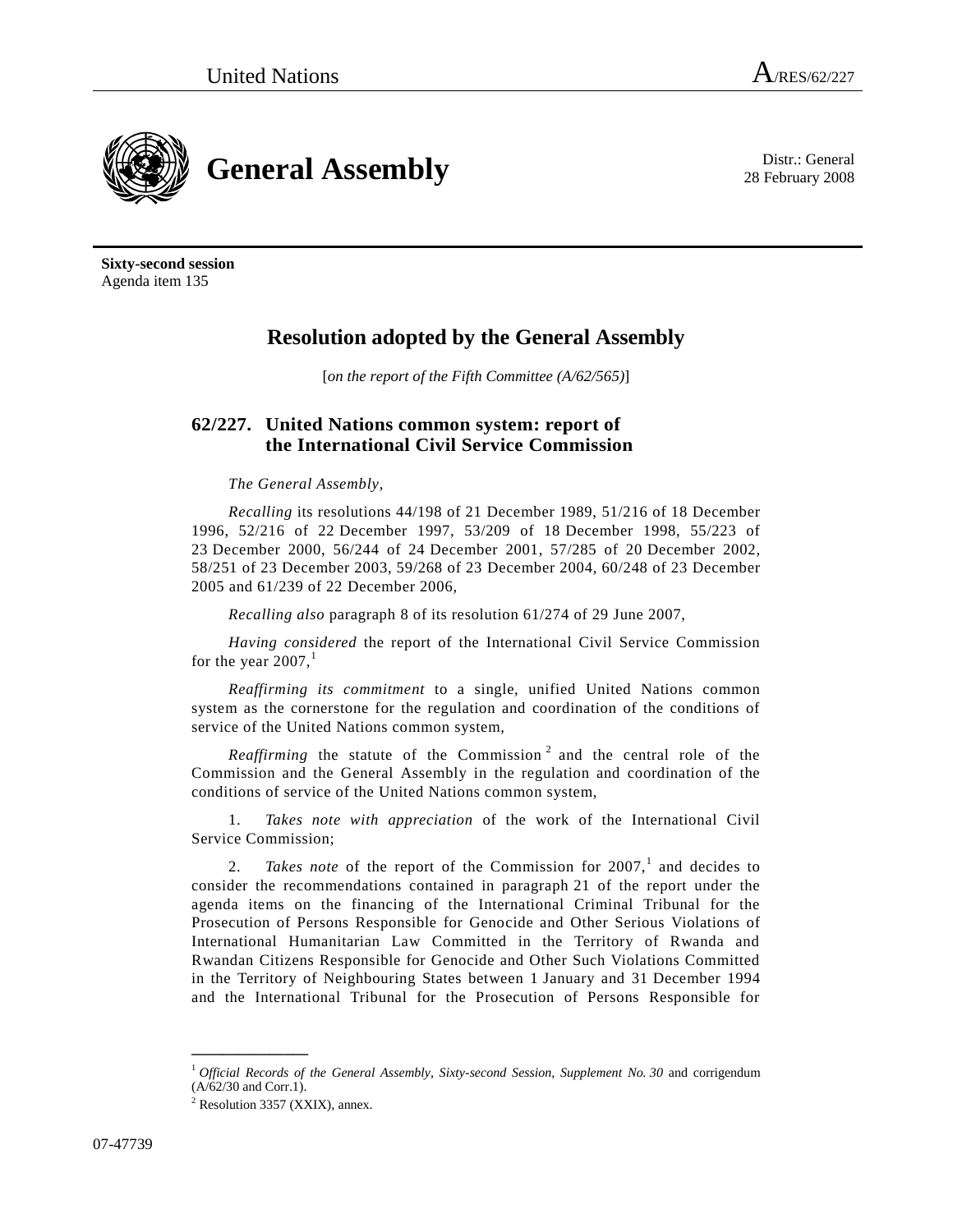Serious Violations of International Humanitarian Law Committed in the Territory of the Former Yugoslavia since 1991;

3. *Reiterates its invitation* to the Secretary-General, in his capacity as Chairman of the United Nations System Chief Executives Board for Coordination, to urge the heads of the organizations of the United Nations common system to fully support the work of the Commission, in conformity with its statute,<sup>2</sup> by providing it with relevant information in a timely manner for studies that it conducts under its statutory responsibilities for the common system, as well as by other possible means;

**I**

## **Recommendations of the International Civil Service Commission that call for decisions by the General Assembly**

#### **A. Conditions of service of staff in the Professional and higher categories**

#### **1. Evolution of the margin**

*Recalling* section 1.B of its resolution 51/216 and the standing mandate from the General Assembly, in which the Commission is requested to continue its review of the relationship between the net remuneration of the United Nations staff in the Professional and higher categories in New York and that of the comparator civil service (the United States federal civil service) employees in comparable positions in Washington, D.C. (referred to as "the margin"),

1. *Notes* that the margin between net remuneration of the United Nations staff in grades P-1 to D-2 in New York and that of officials in comparable positions in the United States federal civil service in Washington, D.C., for the period from 1 January to 31 December 2007 is estimated at 114.0 and that the average margin level for the past five years (2003–2007) stands at 112.3;

2. *Reaffirms* that the range of 110 to 120 for the margin between the net remuneration of officials in the Professional and higher categories of the United Nations in New York and officials in comparable positions in the comparator civil service should continue to apply, on the understanding that the margin would be maintained at a level around the desirable midpoint of 115 over a period of time;

### **2. Base/floor salary scale**

*Recalling* its resolution 44/198, by which it established a floor net salary level for staff in the Professional and higher categories by reference to the corresponding base net salary levels of officials in comparable positions serving at the base city of the comparator civil service,

*Approves*, with effect from 1 January 2008, as recommended by the Commission in paragraph 30 of its report,<sup>1</sup> the revised base/floor scale of gross and net salaries for staff in the Professional and higher categories contained in annex III to the report;

## **B. Conditions of service applicable to both categories of staff: language incentive**

*Takes note* of the recommendations of the Commission contained in paragraph 65 of its report;<sup>1</sup>